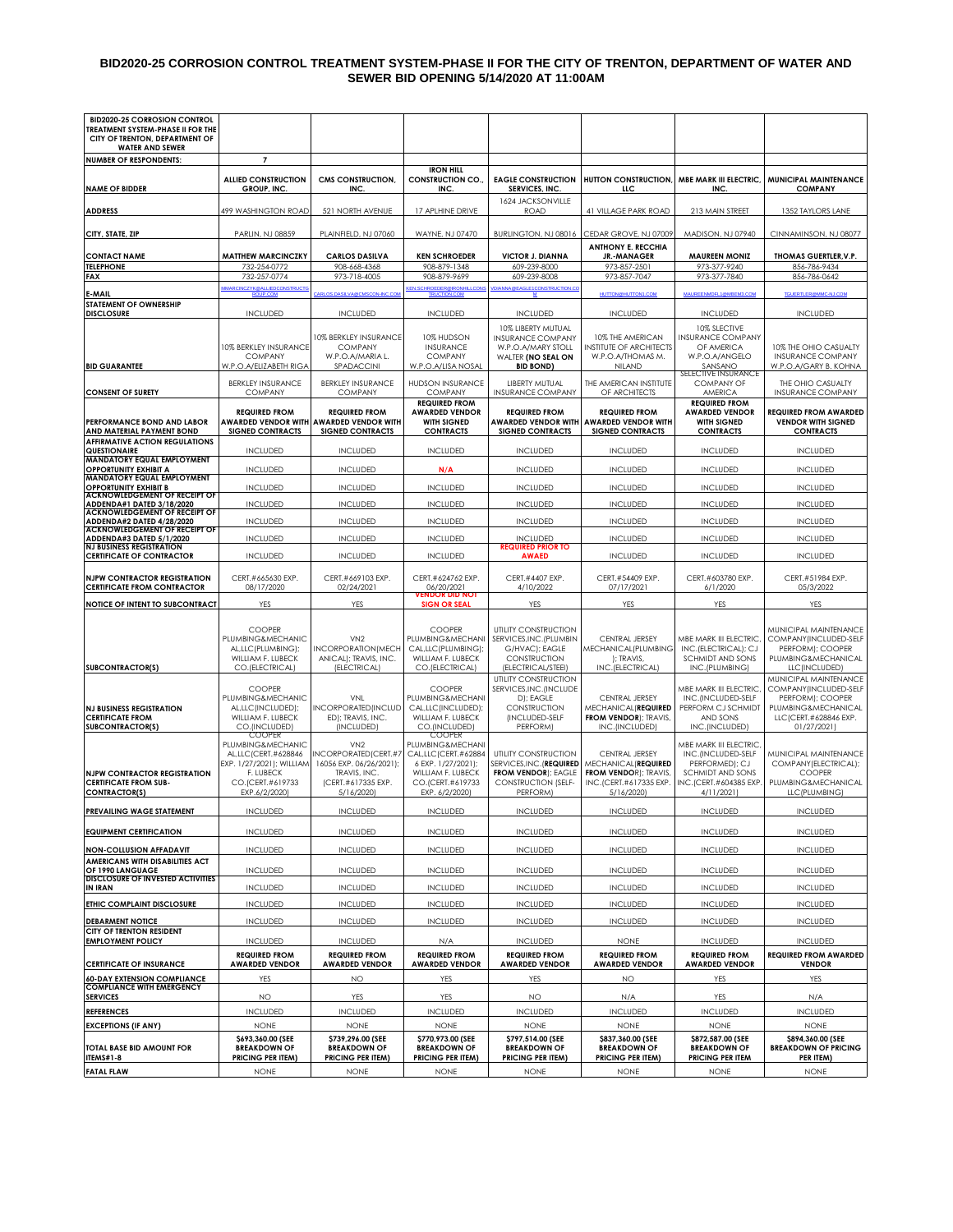

| Item<br>No.    | Estimated<br>Quantity | Description                                                                                                                     | Unit Price | <b>Bid Amount in Words</b>                                            | Amount in<br><b>Figures</b>  |
|----------------|-----------------------|---------------------------------------------------------------------------------------------------------------------------------|------------|-----------------------------------------------------------------------|------------------------------|
|                | L.S.                  | <b>Process Mechanical and Electrical</b><br>Demolition                                                                          | <b>NA</b>  | TEDENTY THOUSAND DOLLARS \$29,000                                     |                              |
| $\overline{2}$ | L.S.                  | Furnish and Install all Exterior Civil<br>Site Work                                                                             | NA.        | DNE HURBROA TWENTY SIX                                                |                              |
| 3              | LS.                   | Furnish, Install and Test a<br><b>Complete Corrosion Control</b><br>Chemical Feed System at the<br><b>Water Treatment Plant</b> |            | THOUSANN DOLLARS<br>NA TWO AUNDRED FIFTY<br>THOUSAND DOLLARS          | <u>FIZLOOOO</u><br>\$250,000 |
| 4              | L.S.                  | <b>Furnish and Install Electrical</b><br><b>Improvements</b>                                                                    | <b>NA</b>  | NINETY THOSAND DONNES                                                 | 90,000                       |
| 5              |                       | Allowance System Integrator Allowance                                                                                           |            | One Hundred Thirty Two Thousand<br><b>Three Hundred Sixty Dollars</b> | \$132,360                    |
| 6              | Allowance             | <b>Testing Allowance</b>                                                                                                        | \$5,000    | <b>Five Thousand Dollars</b>                                          | \$5,000                      |
| 7              |                       | Allowance Permit Allowance                                                                                                      | \$20,000   | <b>Twenty Thousand Dollars</b>                                        | \$20,000                     |
| ß              | Allowance             | Additional Unanticipated Owner-<br><b>Requested Work</b>                                                                        | \$50,000   | <b>Fifty Thousand Dollars</b>                                         | \$50,000                     |

TOTAL BASE BID AMOUNT IN FIGURES:  $\frac{1093.360}{100}$ 

TOTAL BASE BID AMOUNT IN WORDS:<br>SIX HUNDRED NINETY THREE TWIEVAND THREE HUNDRED SIXTY DOLLARS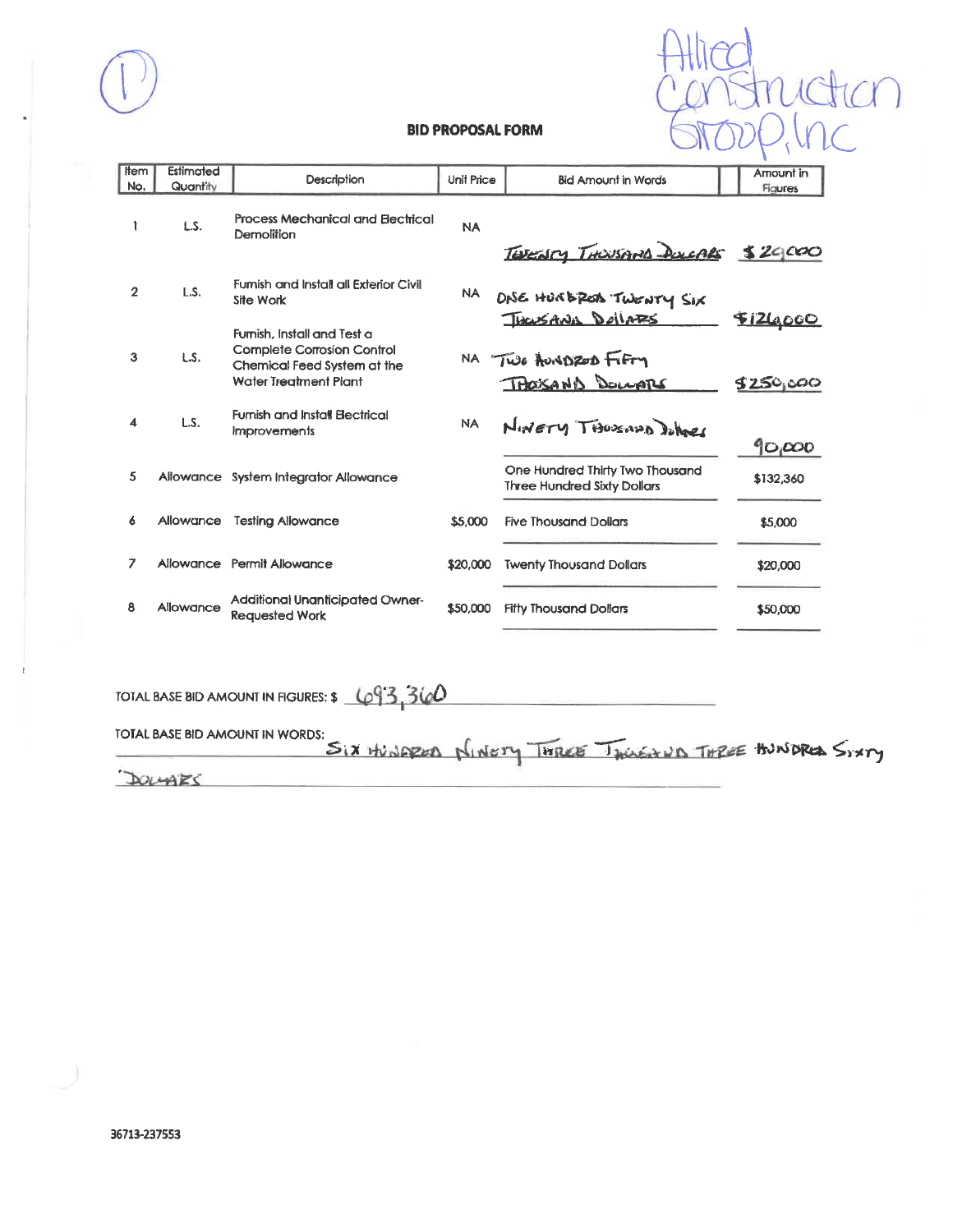$\,$ 

 $\ddot{\phantom{a}}$ 

## (MANDATORY IF APPLICABLE)

| NAME COOPER PLUMBING & MECHANICAL LLC                                                                           |
|-----------------------------------------------------------------------------------------------------------------|
| ADDRESS 40 POSTERSON ARE                                                                                        |
| CITY, STATE, ZIP HAMILTEN, NJ 081010                                                                            |
| TELEPHONE: $609 - 586 - 1813$                                                                                   |
| FAX NO. $(009 - 586 - 1814)$                                                                                    |
| $TRADE$ $Twmgw6$<br><u> 1989 - Johann Harry Harry Harry Harry Communication (</u>                               |
| LICENSE NO. $36810107900$                                                                                       |
|                                                                                                                 |
| NAME William $E$ Lubere Co.                                                                                     |
|                                                                                                                 |
| ADDRESS 27 PEPTEL ST<br>CITY, STATE, ZIP NORTH PLANPIELA, NJ 07060                                              |
| TELEPHONE: 408-756 OLII                                                                                         |
| $FAX NO. \underline{\hspace{2cm}}$                                                                              |
| TRADE ELECTRICAL                                                                                                |
| LICENSE NO. 34 EBOD802500<br>the control of the control of the control of the control of the control of         |
|                                                                                                                 |
|                                                                                                                 |
|                                                                                                                 |
|                                                                                                                 |
|                                                                                                                 |
| FAX NO.                                                                                                         |
|                                                                                                                 |
| LICENSE NO.                                                                                                     |
|                                                                                                                 |
| <b>NAME</b><br><u> The Control of the Control of the Control of the School of the Control of the Control of</u> |
| ADDRESS ADDRESS                                                                                                 |
| CITY, STATE, ZIP                                                                                                |
|                                                                                                                 |
|                                                                                                                 |
|                                                                                                                 |
| LICENSE NO.                                                                                                     |
|                                                                                                                 |
| <b>NAME</b>                                                                                                     |
|                                                                                                                 |
|                                                                                                                 |
|                                                                                                                 |
|                                                                                                                 |
| TRADE <b>TRADE</b>                                                                                              |
| LICENSE NO.                                                                                                     |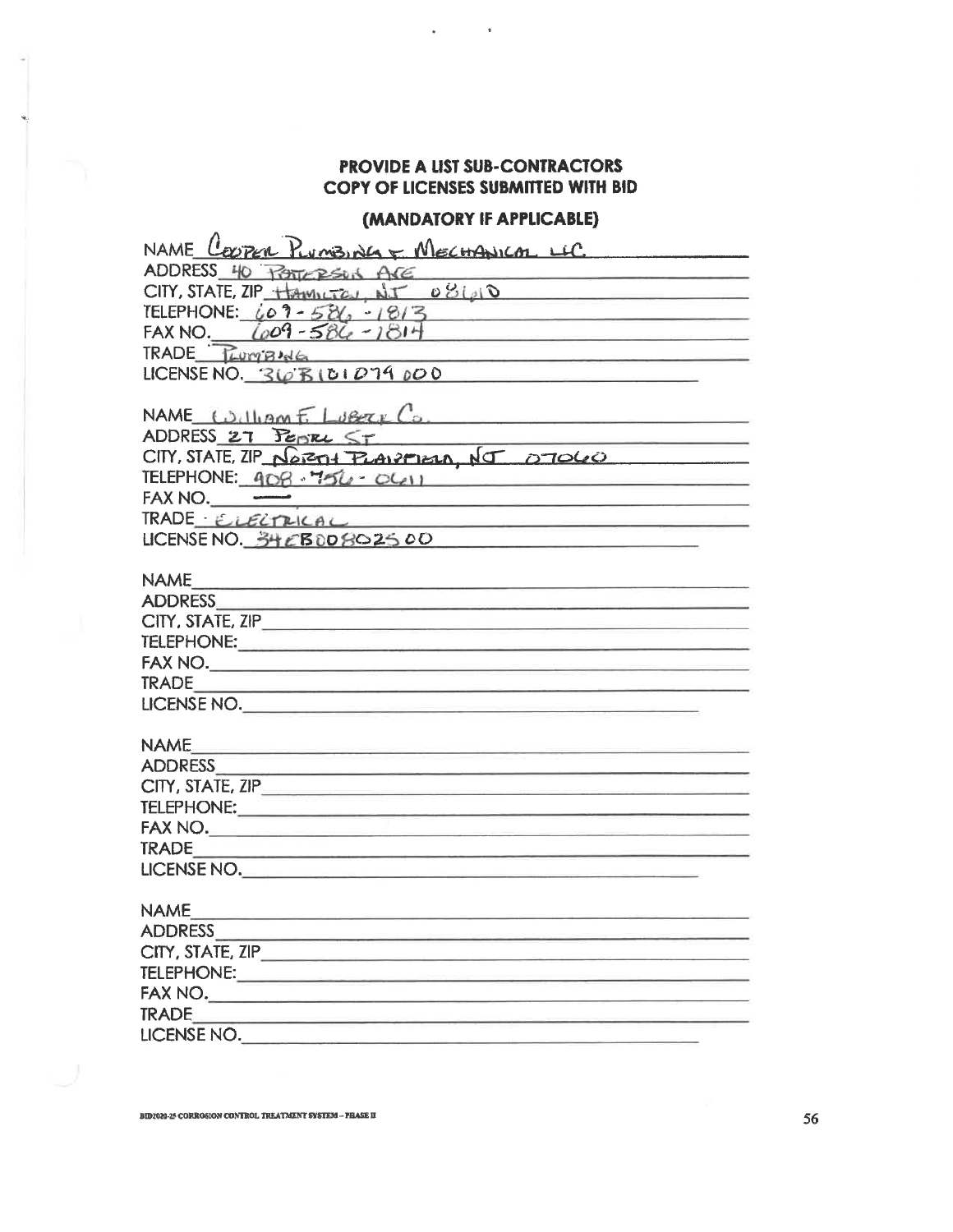



| item<br>No.    | Estimated<br>Quantity | Description                                                                                                       | Unit Price | <b>Bid Amount in Words</b>                                                 | Amount in<br>Figures |
|----------------|-----------------------|-------------------------------------------------------------------------------------------------------------------|------------|----------------------------------------------------------------------------|----------------------|
| ı              | L.S.                  | <b>Process Mechanical and Electrical</b><br>Demolition                                                            | NA         | TIFTY ONE THOUGAWD<br>AND FIFTY SIX DOLLARS                                | 51,056.00            |
| $\overline{2}$ | L.S.                  | <b>Furnish and Install all Exterior Civil</b><br>Site Work                                                        |            | NA ONE HUNDRED SIXTY SEVEN<br>DOLLAAS                                      | 500.00               |
| 3              | L.S.                  | Furnish, Install and Test a<br>Complete Corrosion Control<br>Chemical Feed System at the<br>Water Treatment Plant |            | ONE HUNDRED TWENTY EIGHT<br>RUFNTEEN DOLLARS                               | 128,417.00           |
| 4              | LS.                   | <b>Furnish and Install Electrical</b><br><b>Improvements</b>                                                      |            | ONE HUNDIED EIGHTY FOUR<br>NA THOUSAUD NINE HUNDAGD<br>SIXTY THREE DOLLARS | 184,963.00           |
| 5              |                       | Allowance System Integrator Allowance                                                                             |            | One Hundred Thirty Two Thousand<br><b>Three Hundred Sixty Dollars</b>      | \$132,360            |
| 6              |                       | Allowance Testing Allowance                                                                                       | \$5,000    | <b>Five Thousand Dollars</b>                                               | \$5,000              |
| 7              |                       | Allowance Permit Allowance                                                                                        | \$20,000   | <b>Twenty Thousand Dollars</b>                                             | \$20,000             |
| 8              | Allowance             | Additional Unanticipated Owner-<br><b>Requested Work</b>                                                          | \$50,000   | <b>Fifty Thousand Dollars</b>                                              | \$50,000             |

TOTAL BASE BID AMOUNT IN FIGURES:  $\frac{739}{296}$  296.00

TOTAL BASE BID AMOUNT IN WORDS: SEVEN HUNDRED THINTY NINE THOUSAND

∩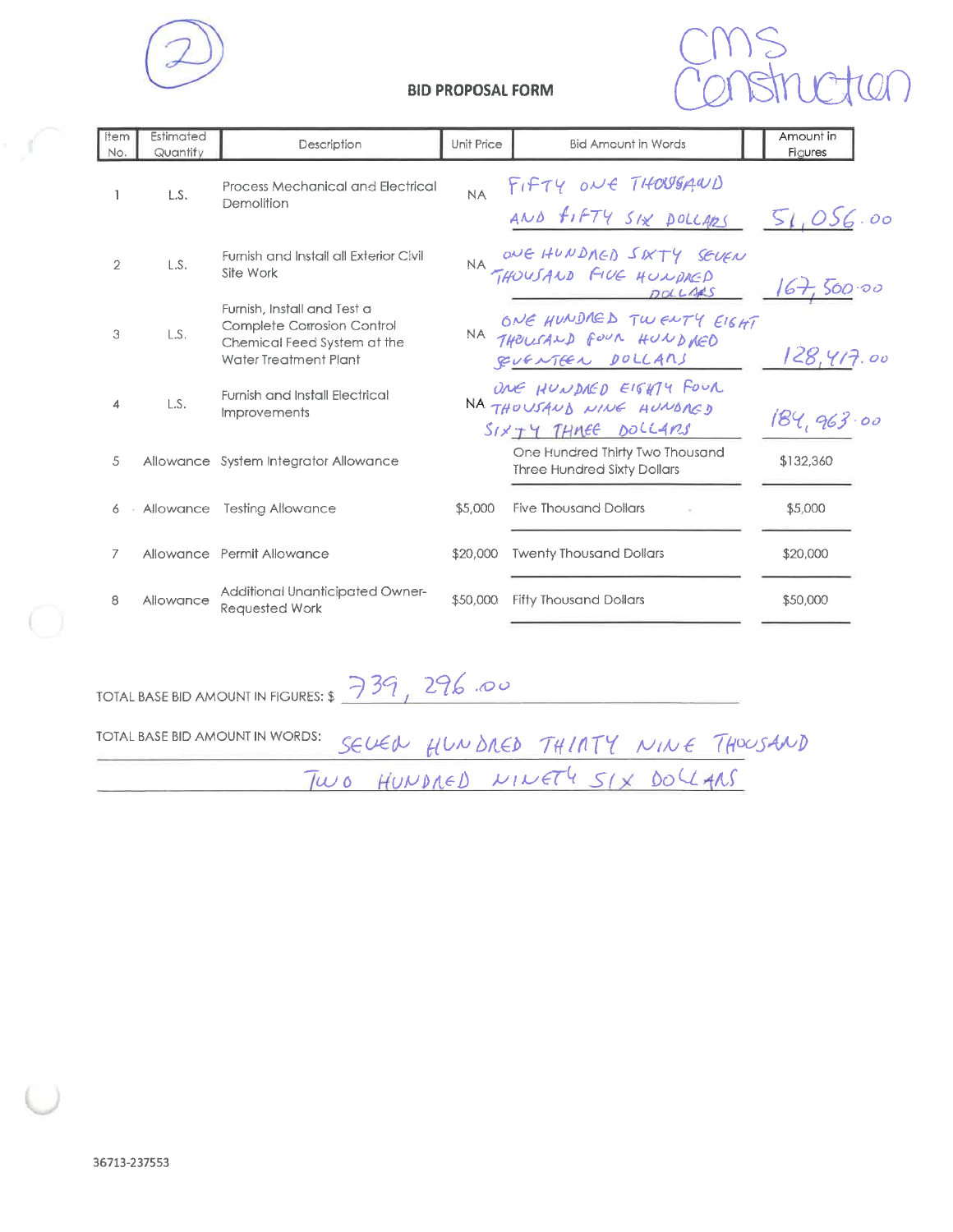# (MANDATORY IF APPLICABLE)

| NAME VN1 INCORPORATIO<br><u> 1989 - Antonio Alemania, matematika presidente (</u>                                                                   |  |
|-----------------------------------------------------------------------------------------------------------------------------------------------------|--|
| ADDRESS 971 W CROSTNUT ST                                                                                                                           |  |
| 07083<br>CITY, STATE, ZIP VNtor                                                                                                                     |  |
| TELEPHONE: $908 - 906 - 5292$                                                                                                                       |  |
|                                                                                                                                                     |  |
| FAX NO.<br>TRADE Mechamical<br><u> 1980 - John Harrison, mars eta bat eta politika</u>                                                              |  |
| <u> 2000 - Jan Bernard Barn, amerikan bernama pada 2000 - personal personal personal personal personal personal p</u><br>LICENSE NO. 36 B100 347000 |  |
|                                                                                                                                                     |  |
| NAME TROUTS                                                                                                                                         |  |
| <u> 1989 - Jan Berlin, mars ar yn y brenin y brenin y brenin y brenin y brenin y brenin y brenin y brenin y breni</u><br>ADDRESS 11 merry sare      |  |
| ADDRESS 11 metally same<br>CITY, STATE, ZIP EG Tharover M J OFB6                                                                                    |  |
| TELEPHONE: 973-515 5352                                                                                                                             |  |
| FAX NO.                                                                                                                                             |  |
| <u> 1980 - Jan James James Jan James James Jan James James Jan James James Jan James James Jan James James Jan Ja</u><br>TRADE JUCTRIML             |  |
| TRADE SUCTRIAL<br>LICENSE NO. 34 E100745900                                                                                                         |  |
|                                                                                                                                                     |  |
| <b>NAME</b>                                                                                                                                         |  |
|                                                                                                                                                     |  |
|                                                                                                                                                     |  |
|                                                                                                                                                     |  |
|                                                                                                                                                     |  |
|                                                                                                                                                     |  |
| LICENSE NO.                                                                                                                                         |  |
|                                                                                                                                                     |  |
|                                                                                                                                                     |  |
|                                                                                                                                                     |  |
| CITY, STATE, ZIP                                                                                                                                    |  |
|                                                                                                                                                     |  |
|                                                                                                                                                     |  |
|                                                                                                                                                     |  |
| LICENSE NO.                                                                                                                                         |  |
|                                                                                                                                                     |  |
| <b>NAME</b><br><u> The Common School (1989) - Common School (1989) - Common School (1989) - Common School (1989)</u>                                |  |
|                                                                                                                                                     |  |
|                                                                                                                                                     |  |
|                                                                                                                                                     |  |
|                                                                                                                                                     |  |
|                                                                                                                                                     |  |
| LICENSE NO.                                                                                                                                         |  |
|                                                                                                                                                     |  |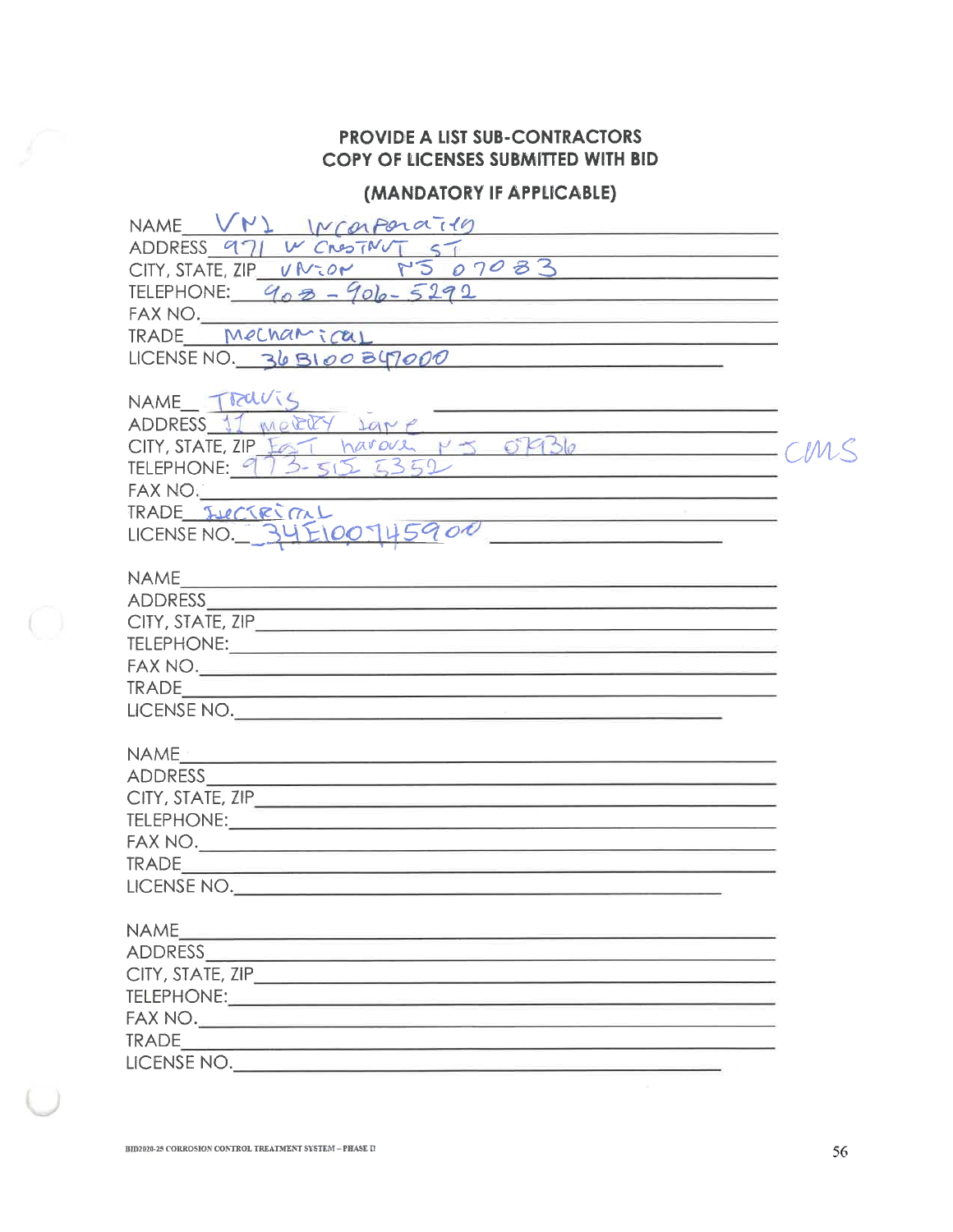

1780 Hills<br>Censtruction

| <b>Item</b> | Estimated | Description                                                                              | Unit Price | <b>Bid Amount in Words</b>                                            | Amount in      |
|-------------|-----------|------------------------------------------------------------------------------------------|------------|-----------------------------------------------------------------------|----------------|
| No.         | Quantity  |                                                                                          |            |                                                                       | <b>Figures</b> |
|             | L.S.      | Process Mechanical and Electrical<br>Demolition                                          | NA         | Forty Foot Thousand Three hundred Thirty eight. 44, 338,              |                |
| 2           | LS.       | Furnish and Install all Exterior Civil<br>Site Work                                      | <b>NA</b>  | Twohundrederght Thousand Two hundred                                  | 208, 225.      |
| 3           | L.S.      | Furnish, Install and Test a<br>Complete Corrosion Control<br>Chemical Feed System at the | <b>NA</b>  | Water Treatment Plant Twohundred Twenty Thousand SIXTY Seven          | 220,067        |
|             | LS.       | Furnish and Install Electrical<br>Improvements                                           | <b>NA</b>  | WWCTY Thousand numelassing certainly Three. 90, 983. 00               |                |
|             |           |                                                                                          |            |                                                                       |                |
| 5           | Allowance | <b>System Integrator Allowance</b>                                                       |            | One Hundred Thirty Two Thousand<br><b>Three Hundred Sixty Dollars</b> | \$132,360      |
| 6           | Allowance | <b>Testing Allowance</b>                                                                 | \$5,000    | <b>Five Thousand Dollars</b>                                          | \$5,000        |
| 7           |           | Allowance Permit Allowance                                                               | \$20,000   | <b>Twenty Thousand Dollars</b>                                        | \$20,000       |
| 8           | Allowance | Additional Unanticipated Owner-<br><b>Requested Work</b>                                 | \$50,000   | <b>Fifty Thousand Dollars</b>                                         | \$50,000       |

TOTAL BASE BID AMOUNT IN FIGURES: \$ 170, 973. 00

| FOTAL BASE BID AMOUNT IN WORDS:<br>Seven hundred Seventy Thousand |  |
|-------------------------------------------------------------------|--|
| Nine hundred and sevents Three dollars.                           |  |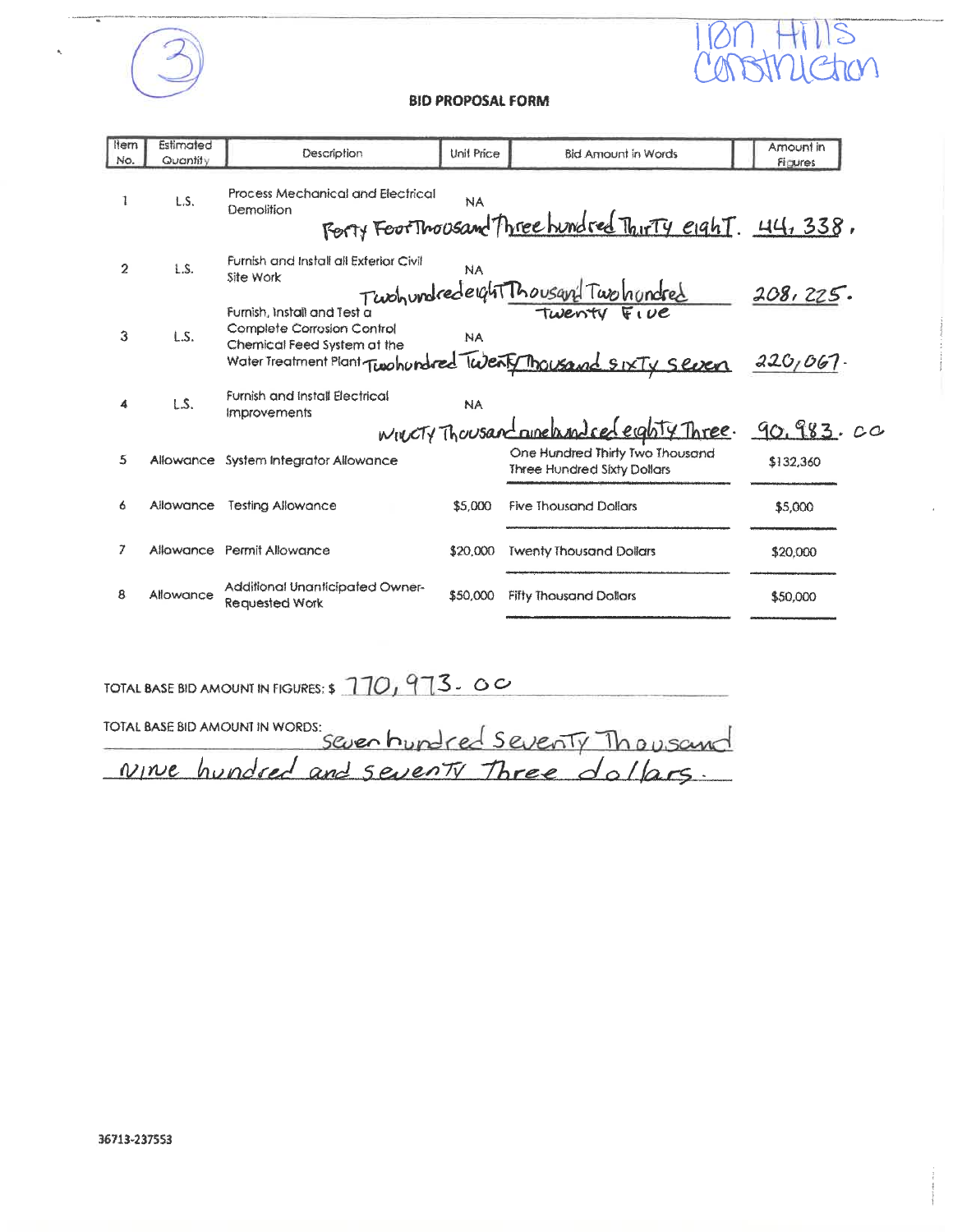## (MANDATORY IF APPLICABLE)

| NAME Cooper Plumbing                                                                                                                                                                                                                          |
|-----------------------------------------------------------------------------------------------------------------------------------------------------------------------------------------------------------------------------------------------|
| ADDRESS Patteron                                                                                                                                                                                                                              |
| $CITY$ , STATE, ZIP Hany Ton<br>$\mathbb{N}$<br>the company of the company of the                                                                                                                                                             |
| TELEPHONE: 609 586 1813                                                                                                                                                                                                                       |
|                                                                                                                                                                                                                                               |
| FAX NO $Plvmb_1nq$<br><b>The company of the company's company's company's and the company's company's company's company's company's company's</b>                                                                                             |
| LICENSE NO. $19 H 602293700$                                                                                                                                                                                                                  |
|                                                                                                                                                                                                                                               |
| NAME Williams F. Lubeck Elect                                                                                                                                                                                                                 |
|                                                                                                                                                                                                                                               |
| CITY, STATE, ZIP $N \cdot \rho/a_{\text{v}}$ Field $N =$                                                                                                                                                                                      |
| TELEPHONE: 908 756 061                                                                                                                                                                                                                        |
|                                                                                                                                                                                                                                               |
| FAX NO.<br>TRADE <i>Electric</i><br><u> The Common Street and Common Street and Common Street and Common Street and Common Street and Common Street and</u>                                                                                   |
| LICENSE NO. $34E100802500$                                                                                                                                                                                                                    |
|                                                                                                                                                                                                                                               |
| <b>NAME</b><br>and the complete state of the complete state of the complete state of the complete state of the complete state of the complete state of the complete state of the complete state of the complete state of the complete state o |
|                                                                                                                                                                                                                                               |
|                                                                                                                                                                                                                                               |
|                                                                                                                                                                                                                                               |
|                                                                                                                                                                                                                                               |
|                                                                                                                                                                                                                                               |
| LICENSE NO.                                                                                                                                                                                                                                   |
|                                                                                                                                                                                                                                               |
| <b>NAME</b><br><u> Transport i de la provincia de la provincia de la provincia de la provincia de la provincia de la provincia d</u>                                                                                                          |
|                                                                                                                                                                                                                                               |
|                                                                                                                                                                                                                                               |
|                                                                                                                                                                                                                                               |
|                                                                                                                                                                                                                                               |
|                                                                                                                                                                                                                                               |
| LICENSE NO.                                                                                                                                                                                                                                   |
|                                                                                                                                                                                                                                               |
| <b>NAME</b>                                                                                                                                                                                                                                   |
| <b>ADDRESS</b>                                                                                                                                                                                                                                |
| CITY, STATE, ZIP                                                                                                                                                                                                                              |
|                                                                                                                                                                                                                                               |
| FAX NO.                                                                                                                                                                                                                                       |
|                                                                                                                                                                                                                                               |
| LICENSE NO.                                                                                                                                                                                                                                   |

i,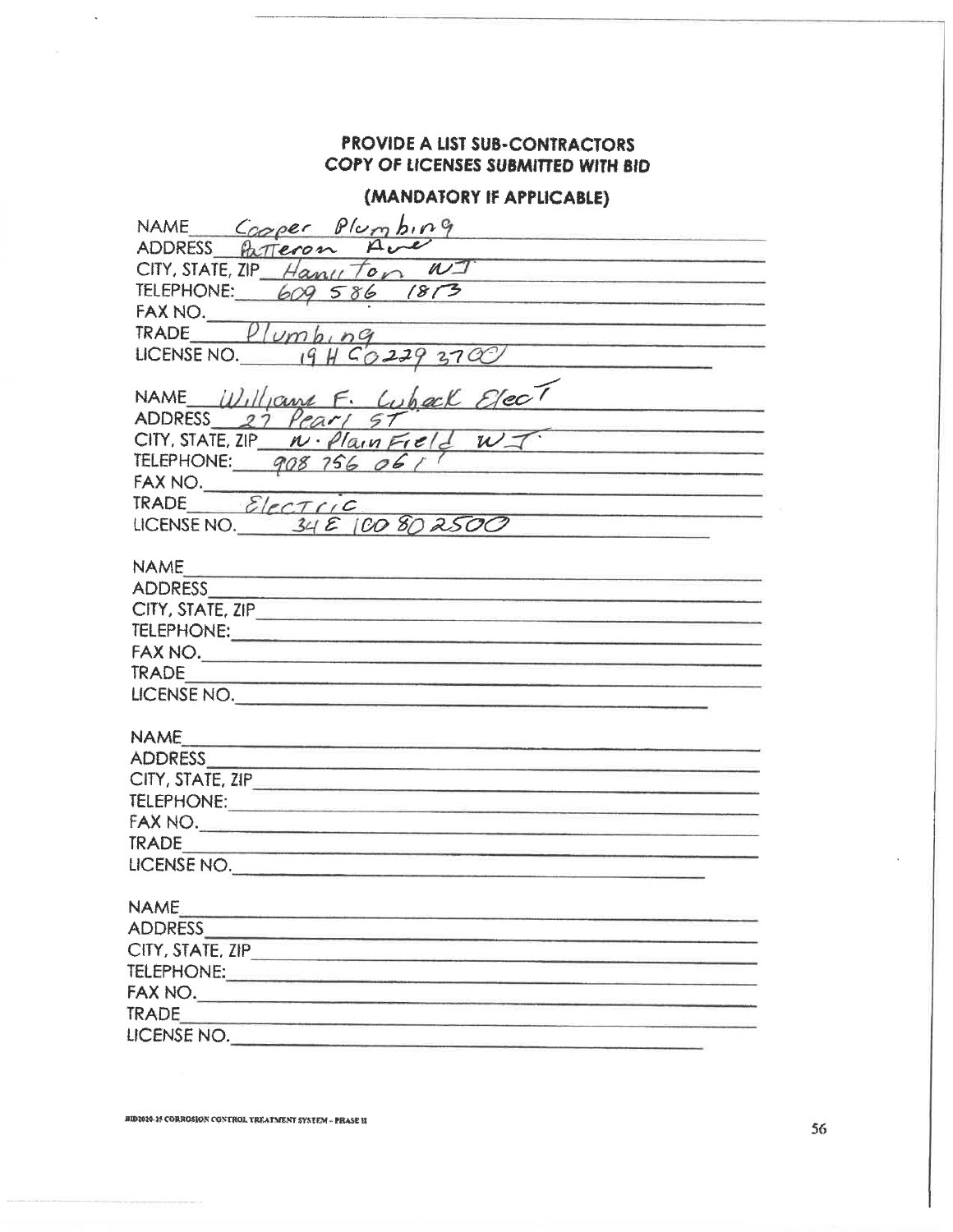n.



#### **BID PROPOSAL FORM**

| <b>Item</b><br>No. | Estimated<br>Quantity | Description                                                                                                                     | <b>Unit Price</b> | <b>Bid: Amount in Words</b>                                           | Amount in<br>Figures |
|--------------------|-----------------------|---------------------------------------------------------------------------------------------------------------------------------|-------------------|-----------------------------------------------------------------------|----------------------|
|                    | LS.                   | Process Mechanical and Electrical<br>Demolition                                                                                 | <b>NA</b>         | Forty-Five Thousand Dollars and Zero Cents                            | \$45,000.00          |
| 2                  | L.S.                  | <b>Furnish and Install all Exterior Civil</b><br>Site Work                                                                      | <b>NA</b>         | One Hundred Fifty-Five Thousand Dollars and Zero Cents                | \$155,000.00         |
| з                  | LS.                   | Furnish, Install and Test a<br><b>Complete Corrosion Control</b><br>Chemical Feed System at the<br><b>Water Treatment Plant</b> | <b>NA</b>         | TWO MUNDLED SIXTY<br>THOUS AND, ONE HUNDRED<br>FIFTY - FOUR           | <b>背 260154.00</b>   |
|                    | L.S.                  | <b>Furnish and Install Electrical</b><br><b>Improvements</b>                                                                    | <b>NA</b>         | One Hundred Thirty Thousand Dollars and Zero Cents                    | \$130,000,00         |
| 5                  |                       | Allowance System Integrator Allowance                                                                                           |                   | One Hundred Thirty Two Thousand<br><b>Three Hundred Sixty Dollars</b> | \$132,360            |
| 6                  | Allowance             | <b>Testing Allowance</b>                                                                                                        | \$5,000           | <b>Five Thousand Dollars</b>                                          | \$5,000              |
| 7                  |                       | Allowance Permit Allowance                                                                                                      | \$20,000          | <b>Twenty Thousand Dollars</b>                                        | \$20,000             |
| 8                  | Allowance             | Additional Unanticipated Owner-<br><b>Requested Work</b>                                                                        | \$50,000          | <b>Fifty Thousand Dollars</b>                                         | \$50,000             |

TOTAL BASE BID AMOUNT IN FIGURES: \$ 797,514.00

| TOTAL BASE BID AMOUNT IN WORDS: |  | SEVEN MUNDRED NIMETY-SEVEN |
|---------------------------------|--|----------------------------|
| THOUSAND, FIVE HUNDRED FOURTEEN |  |                            |

 $\left($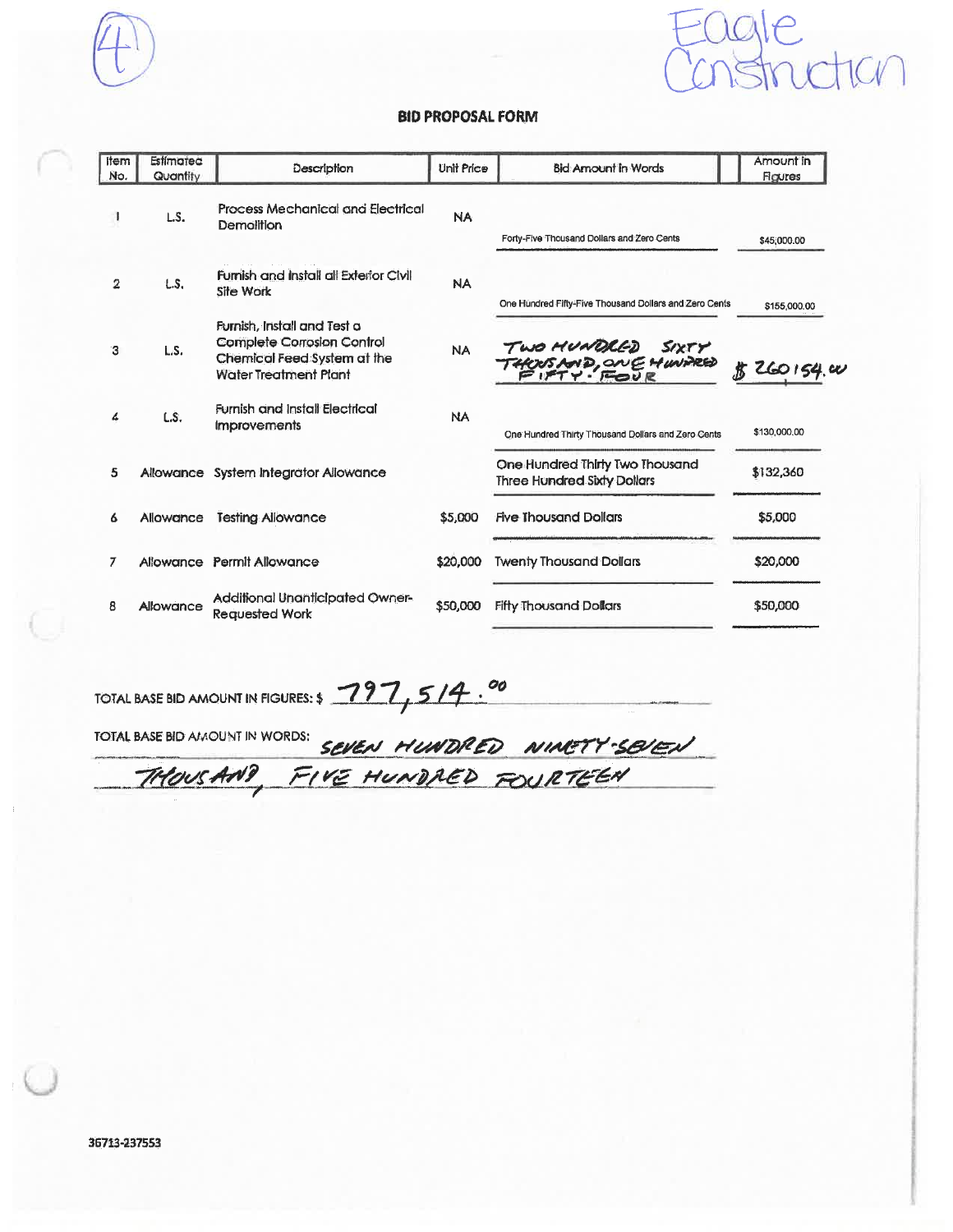### (MANDATORY IF APPLICABLE)

NAME Utility Construction Services, Inc. 2006 2010 11:00:00

ADDRESS 1624 Jacksonville Road

CITY, STATE, ZIP\_Burlington, NJ\_08016

TELEPHONE: 609-239-8000

FAX NO. 609-239-8008

TRADE Plumbing and HVAC

LICENSE NO. 36BI00875200 and 19HC00071000

NAME Eagle Construction Services, Inc. (self-perform Electrical)

ADDRESS 1624 Jacksonville Road

CITY, STATE, ZIP Burlington, NJ 08016

TELEPHONE: 609-239-8000

FAX NO. 609-239-8008

**TRADE Electrical** 

LICENSE NO. 34EB01811100/34E101811100

NAME Eagle Construction Services, Inc. (self-perform Structural Steel) **ADDRESS** 1624 Jacksonville Road

CITY, STATE, ZIP\_Burlington, NJ\_08016

TELEPHONE: 609-239-8000

FAX NO. 609-239-8008

**TRADE** Structural Steel

LICENSE NO. Not Applicable.

#### **NAME**

| ADDRESS<br>CITY, STATE, ZIP |  |
|-----------------------------|--|
| <b>TELEPHONE:</b>           |  |
| FAX NO.                     |  |
|                             |  |
| TRADE<br>LICENSE NO.        |  |

#### **NAME**

| <b>ADDRESS</b>   |                                       |  |
|------------------|---------------------------------------|--|
| CITY, STATE, ZIP |                                       |  |
| TELEPHONE:       |                                       |  |
| FAX NO.          |                                       |  |
| <b>TRADE</b>     | $-1.1111$<br><b>APR 2 818 1 819 1</b> |  |
| LICENSE NO.      |                                       |  |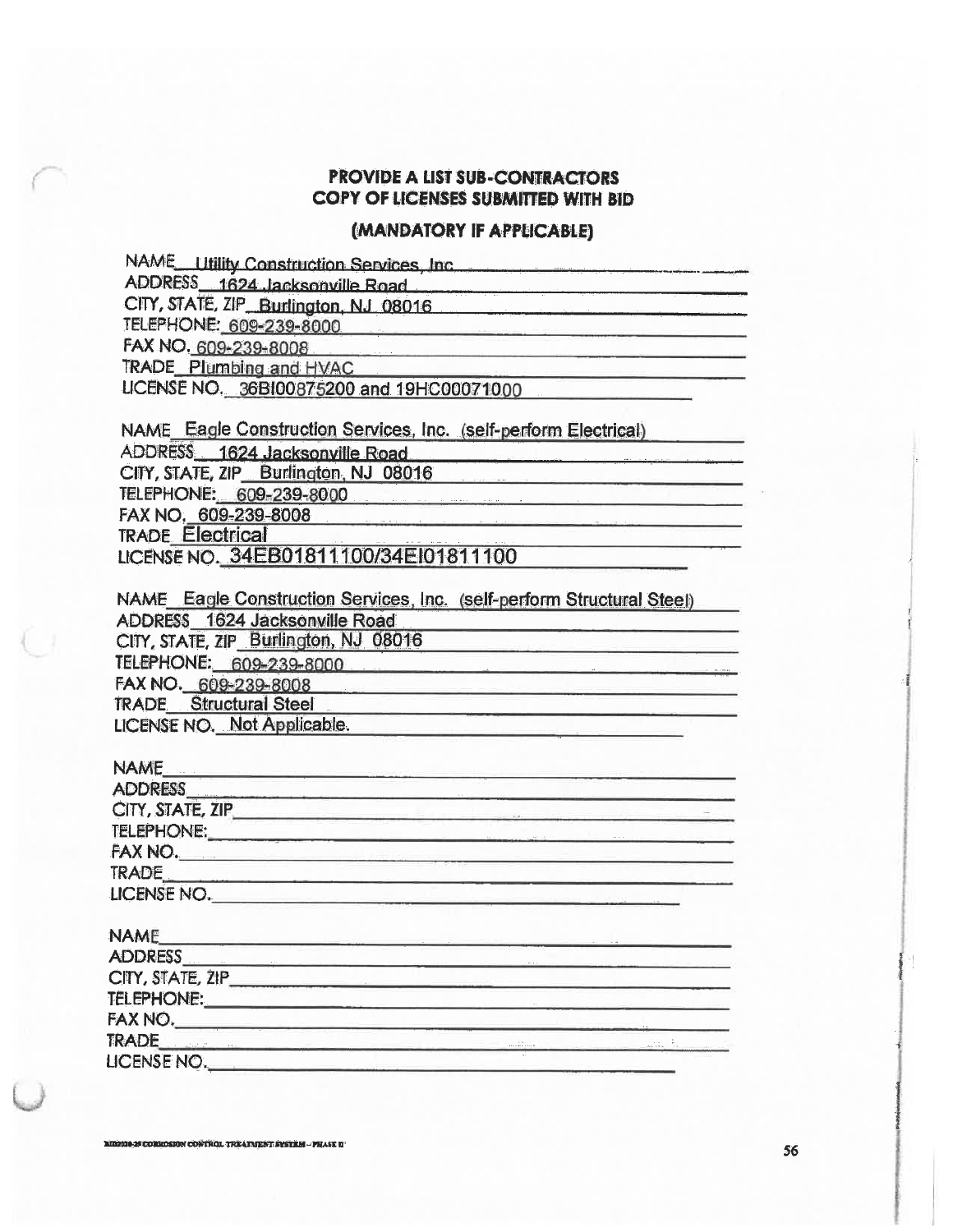

 $\Phi\omega$ 



#### **BID PROPOSAL FORM**

| Item<br>No.    | Estimated<br>Quantity | Description                                                                                                       | Unit Price | <b>Bid Amount in Words</b>                                            | Amount in<br><b>Figures</b> |
|----------------|-----------------------|-------------------------------------------------------------------------------------------------------------------|------------|-----------------------------------------------------------------------|-----------------------------|
|                | L.S.                  | Process Mechanical and Electrical<br>Demolition                                                                   | <b>NA</b>  | Eighty Thousand Dollars, No Cents                                     | 80,000.00                   |
| $\overline{2}$ | L.S.                  | Furnish and install all Exterior Civil<br>Site Work                                                               | <b>NA</b>  | One Hundred Seventy Thousand<br><b>Dollars No Cents</b>               | 170,000.00                  |
| 3              | LS.                   | Furnish, Install and Test a<br>Complete Corrosion Control<br>Chemical Feed System at the<br>Water Treatment Plant | <b>NA</b>  | Two Hundred Thirty Thousand<br>Dollars No Cents                       | 230,000.00                  |
| 4              | L.S.                  | <b>Furnish and Install Electrical</b><br><i><b>Improvements</b></i>                                               | <b>NA</b>  | One Hundred Fifty Thousand<br>Dollars and No Cents                    | 150,000.00                  |
| 5              | Allowance             | System Integrator Allowance                                                                                       |            | One Hundred Thirty Two Thousand<br><b>Three Hundred Sixty Dollars</b> | \$132,360                   |
| 6              |                       | Allowance Testing Allowance                                                                                       | \$5,000    | <b>Five Thousand Dollars</b>                                          | \$5,000                     |
| 7              |                       | Allowance Permit Allowance                                                                                        | \$20,000   | <b>Twenty Thousand Dollars</b>                                        | \$20,000                    |
| 8              | Allowance             | Additional Unanticipated Owner-<br><b>Requested Work</b>                                                          | \$50,000   | <b>Fifty Thousand Dollars</b>                                         | \$50,000                    |

TOTAL BASE BID AMOUNT IN FIGURES: \$ 837,360.00

TOTAL BASE BID AMOUNT IN WORDS: Eight Hundred Thirty Seven Thousand Three Hundred Sixty Dollars and No Cents

€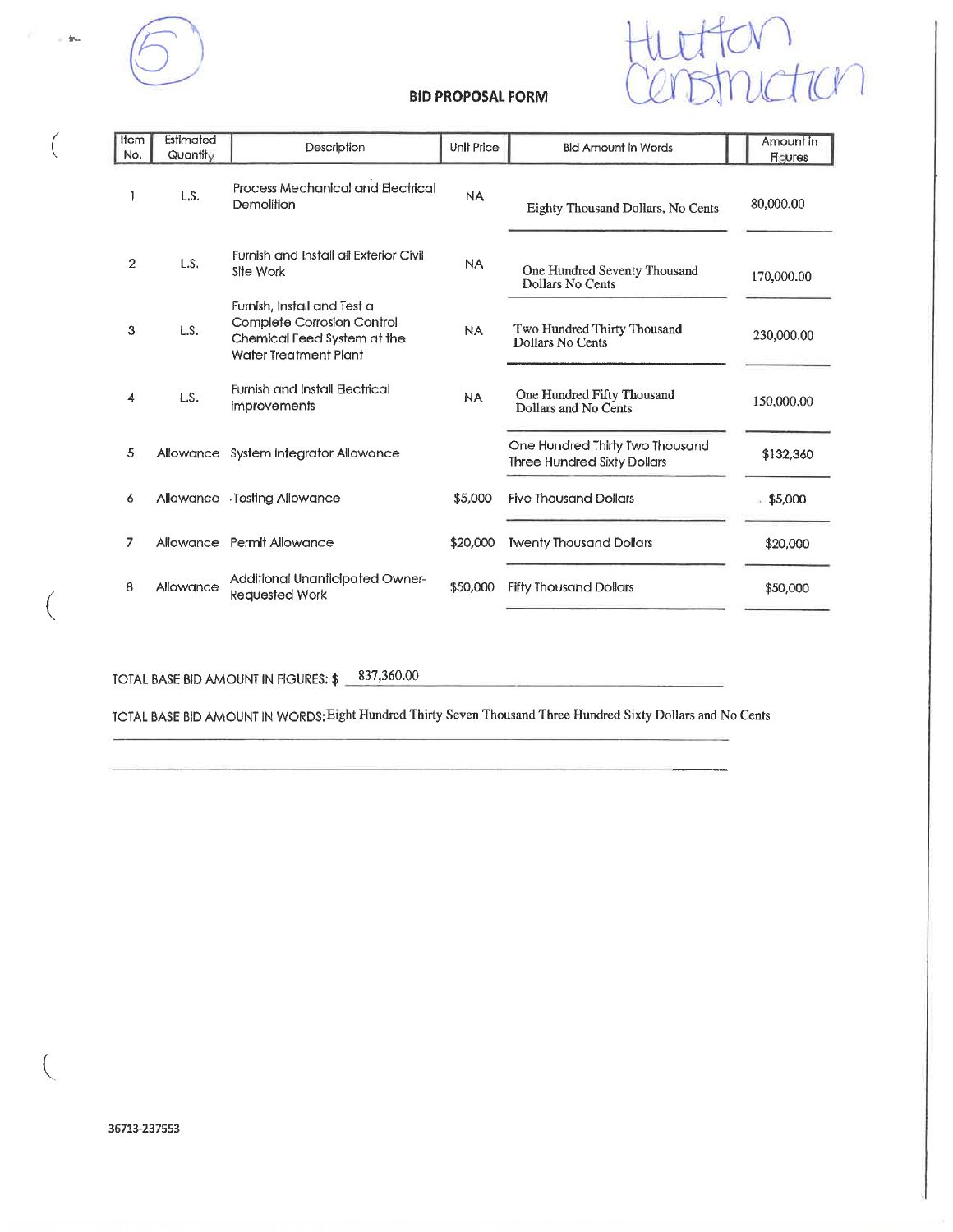## (MANDATORY IF APPLICABLE)

| <b>NAME</b> Central Jersey Mechanical                                                                     |
|-----------------------------------------------------------------------------------------------------------|
| <b>ADDRESS 379 Broadway</b>                                                                               |
| CITY, STATE, ZIP Long Branch, NJ 07740                                                                    |
| TELEPHONE: (732) 571-4844                                                                                 |
| FAX NO. (732) 571-3242                                                                                    |
| <b>TRADE Plumbing</b>                                                                                     |
| LICENSE NO. 36B100936900                                                                                  |
|                                                                                                           |
| NAME Travis Inc,                                                                                          |
| ADDRESS 11 Merry lane                                                                                     |
| CITY, STATE, ZIP_East Hanover, NJ 07936-2901                                                              |
| TELEPHONE: (973) 515-5352                                                                                 |
| FAX NO. (973) 515-4513<br>the contract of the contract of the contract of the contract of the contract of |
| <b>TRADE Electrical</b>                                                                                   |
| LICENSE NO. 34E100745900                                                                                  |
|                                                                                                           |
|                                                                                                           |
|                                                                                                           |
|                                                                                                           |
|                                                                                                           |
|                                                                                                           |
|                                                                                                           |
| LICENSE NO.                                                                                               |
|                                                                                                           |
|                                                                                                           |
|                                                                                                           |
|                                                                                                           |
|                                                                                                           |
| FAX NO.                                                                                                   |
|                                                                                                           |
| LICENSE NO.                                                                                               |
|                                                                                                           |
| <b>NAME</b>                                                                                               |
| ADDRESS_                                                                                                  |
|                                                                                                           |
|                                                                                                           |
|                                                                                                           |
| LICENSE NO.                                                                                               |
|                                                                                                           |

€

 $\hat{A}$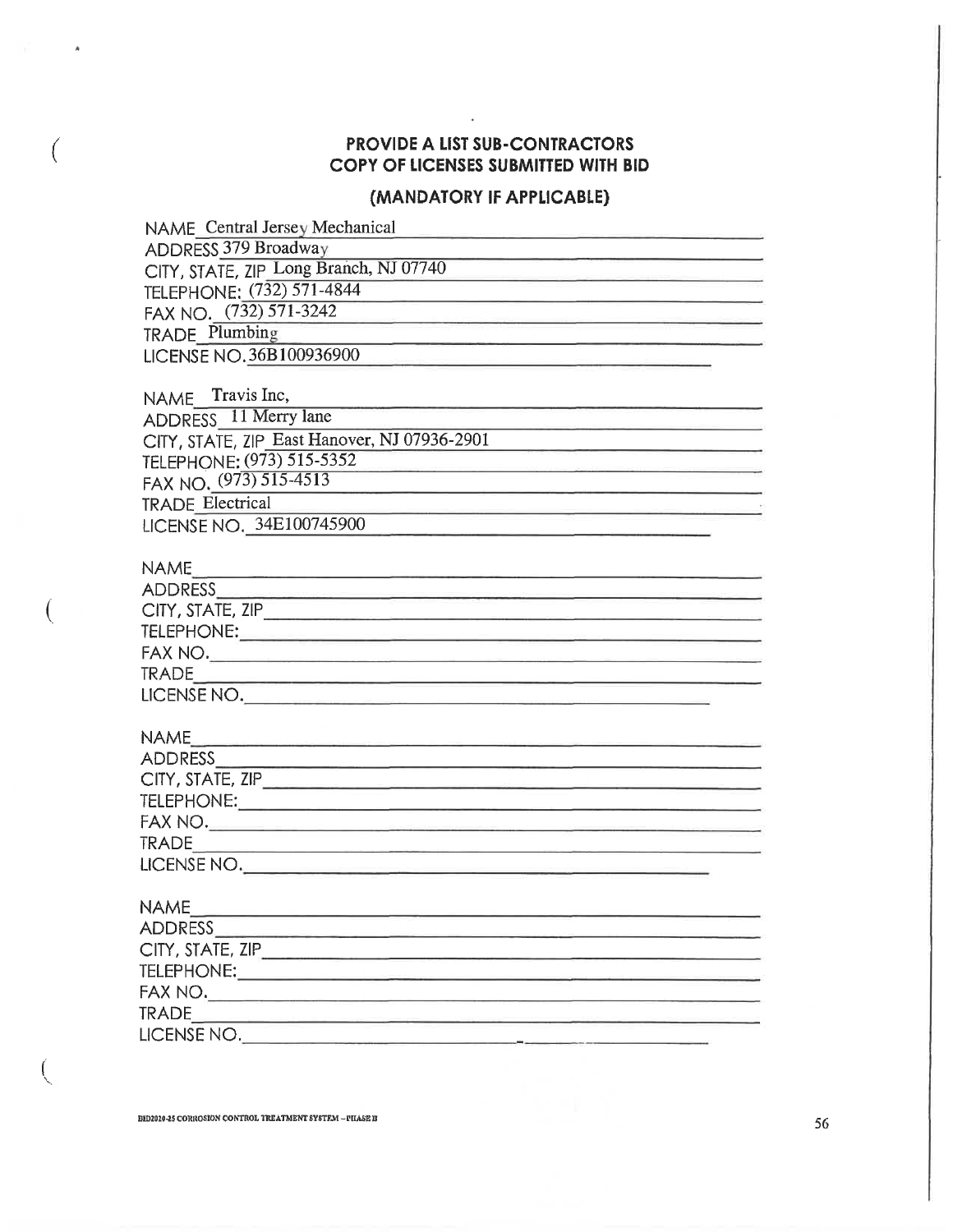



| <b>Item</b><br>No. | Estimated<br>Quantity | Description                                                                                                       | Unit Price | <b>Bid Amount in Words</b>                                               | Amount in<br>Figures |
|--------------------|-----------------------|-------------------------------------------------------------------------------------------------------------------|------------|--------------------------------------------------------------------------|----------------------|
|                    | L.S.                  | <b>Process Mechanical and Electrical</b><br>Demolition                                                            |            | NA fifty are thousand<br>turned hundred vine took \$51,319               |                      |
| $\overline{2}$     | L.S.                  | Furnish and Install all Exterior Civil<br>Site Work                                                               |            | NA One hundred Sixty Eight trasmed<br>Eighthoudred winety four \$168,894 |                      |
| 3                  | L.S.                  | Furnish, Install and Test a<br>Complete Corrosion Control<br>Chemical Feed System at the<br>Water Treatment Plant |            | NA Two harded five funsend                                               | 205,545              |
| 4                  | L.S.                  | <b>Furnish and Install Electrical</b><br><b>Improvements</b>                                                      |            | NA Two headred troty rine-trasmd                                         |                      |
| 5                  |                       | Allowance System Integrator Allowance                                                                             |            | One Hundred Thirty Two Thousand<br><b>Three Hundred Sixty Dollars</b>    | \$132,360            |
| 6                  | Allowance             | <b>Testing Allowance</b>                                                                                          | \$5,000    | <b>Five Thousand Dollars</b>                                             | \$5,000              |
| 7                  |                       | Allowance Permit Allowance                                                                                        | \$20,000   | <b>Twenty Thousand Dollars</b>                                           | \$20,000             |
| 8                  | Allowance             | Additional Unanticipated Owner-<br>Requested Work                                                                 | \$50,000   | <b>Fifty Thousand Dollars</b>                                            | \$50,000             |

TOTAL BASE BID AMOUNT IN FIGURES: \$ 373, 587

| TOTAL BASE BID AMOUNT IN WORDS:                |  |  |                                    |
|------------------------------------------------|--|--|------------------------------------|
|                                                |  |  | Eight hurdred Severty two transand |
| the hundred Eighty Sever dellars and core care |  |  |                                    |
|                                                |  |  |                                    |

Ō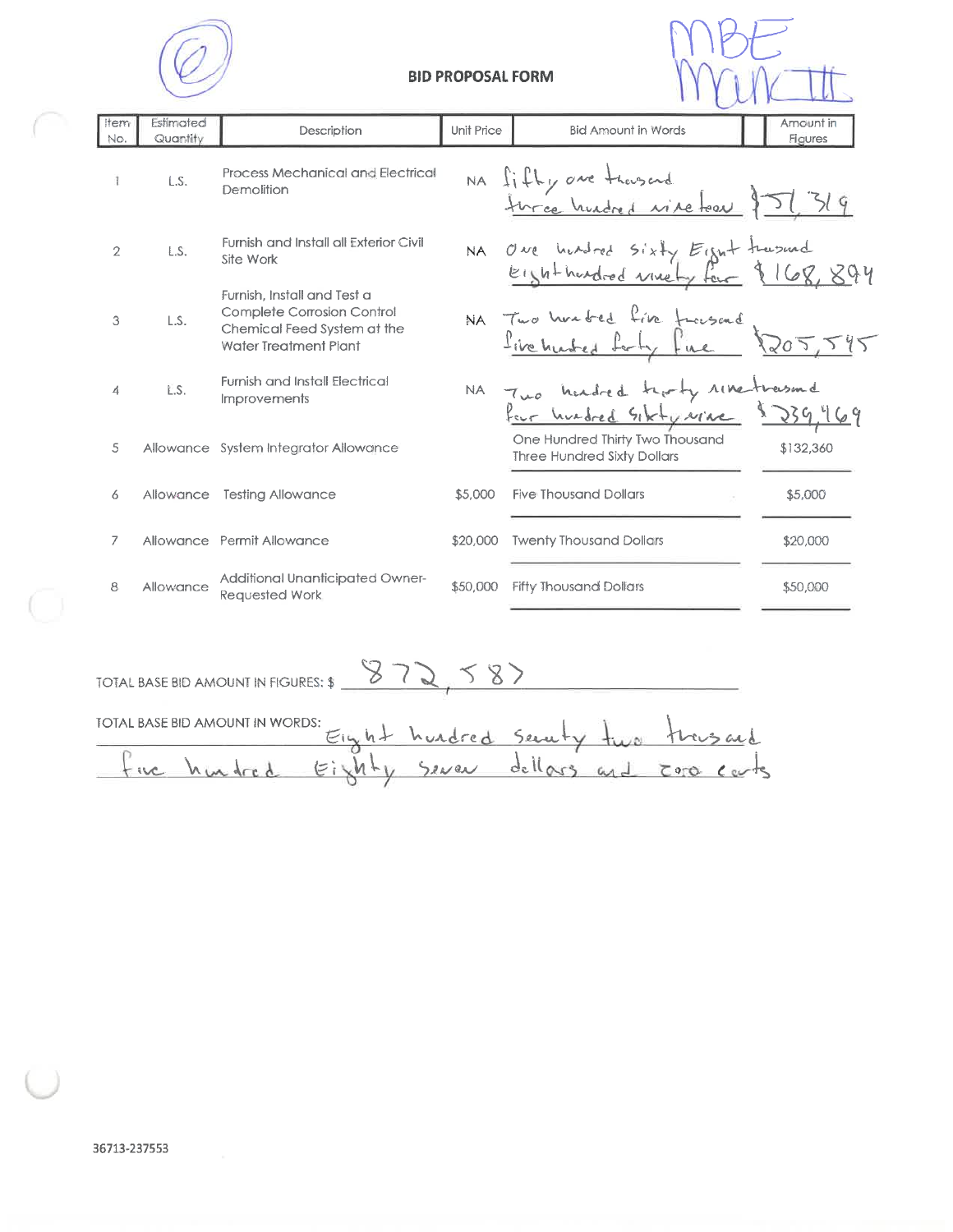## (MANDATORY IF APPLICABLE)

| NAME MBE Mark III Electric<br>ADDRESS 213 Main St                                                                                                                                                                                                                                                                                                                   |
|---------------------------------------------------------------------------------------------------------------------------------------------------------------------------------------------------------------------------------------------------------------------------------------------------------------------------------------------------------------------|
| $CITY$ , STATE, ZIP $M_{redisav} \sim 5$ , $d7946$<br>TELEPHONE: 473-377-4240<br><u> Alexandria de la contrada de la contrada de la contrada de la contrada de la contrada de la contrada de la c</u>                                                                                                                                                               |
| FAX NO. 973-377-7840<br><u> 1980 - Johann Harry Harry Harry Harry Harry Harry Harry Harry Harry Harry Harry Harry Harry Harry Harry Harry Harry Harry Harry Harry Harry Harry Harry Harry Harry Harry Harry Harry Harry Harry Harry Harry Harry Harry Ha</u><br>TRADE ELECTRICAL<br>the contract of the contract of the contract of the contract of the contract of |
| LICENSE NO. $34EBA433300$                                                                                                                                                                                                                                                                                                                                           |
| NAME C3 Schmidt and Song Inc<br>ADDRESS 2535 Haddon field Rd                                                                                                                                                                                                                                                                                                        |
| $CITY$ , STATE, ZIP $\sqrt{e\mu w s_0 e^{\mu w}}$ , $\sqrt{3}$ , $\sigma g_{110}$<br>TELEPHONE: $856 - 662 - 8886$                                                                                                                                                                                                                                                  |
| FAX NO. $8TC - 661 - 0081$<br>TRADE Pumping<br>LICENSE NO. 36 B OO 878200                                                                                                                                                                                                                                                                                           |
| $NAME$ and $A$                                                                                                                                                                                                                                                                                                                                                      |
| ADDRESS<br>CITY, STATE, ZIP<br>TELEPHONE;<br><u> La Carlo Carlo Carlo Carlo Carlo Carlo Carlo Carlo Carlo Carlo Carlo Carlo Carlo Carlo Carlo Carlo Carlo Carlo</u>                                                                                                                                                                                                 |
| FAX NO.<br>TRADE MORCI<br>LICENSE NO.                                                                                                                                                                                                                                                                                                                               |
| NAME<br>ADDRESS AND ARRIVERS AND THE RESIDENCE OF THE RESIDENCE OF THE RESIDENCE OF THE RESIDENCE OF THE RESIDENCE OF THE RESIDENCE OF THE RESIDENCE OF THE RESIDENCE OF THE RESIDENCE OF THE RESIDENCE OF THE RESIDENCE OF THE RESIDE                                                                                                                              |
| CITY, STATE, ZIP<br>TELEPHONE:___________                                                                                                                                                                                                                                                                                                                           |
| FAX NO.<br>TRADE Stuckhal Steel                                                                                                                                                                                                                                                                                                                                     |
| LICENSE NO.                                                                                                                                                                                                                                                                                                                                                         |
| ADDRESS ADDRESS                                                                                                                                                                                                                                                                                                                                                     |
|                                                                                                                                                                                                                                                                                                                                                                     |
|                                                                                                                                                                                                                                                                                                                                                                     |
| LICENSE NO.                                                                                                                                                                                                                                                                                                                                                         |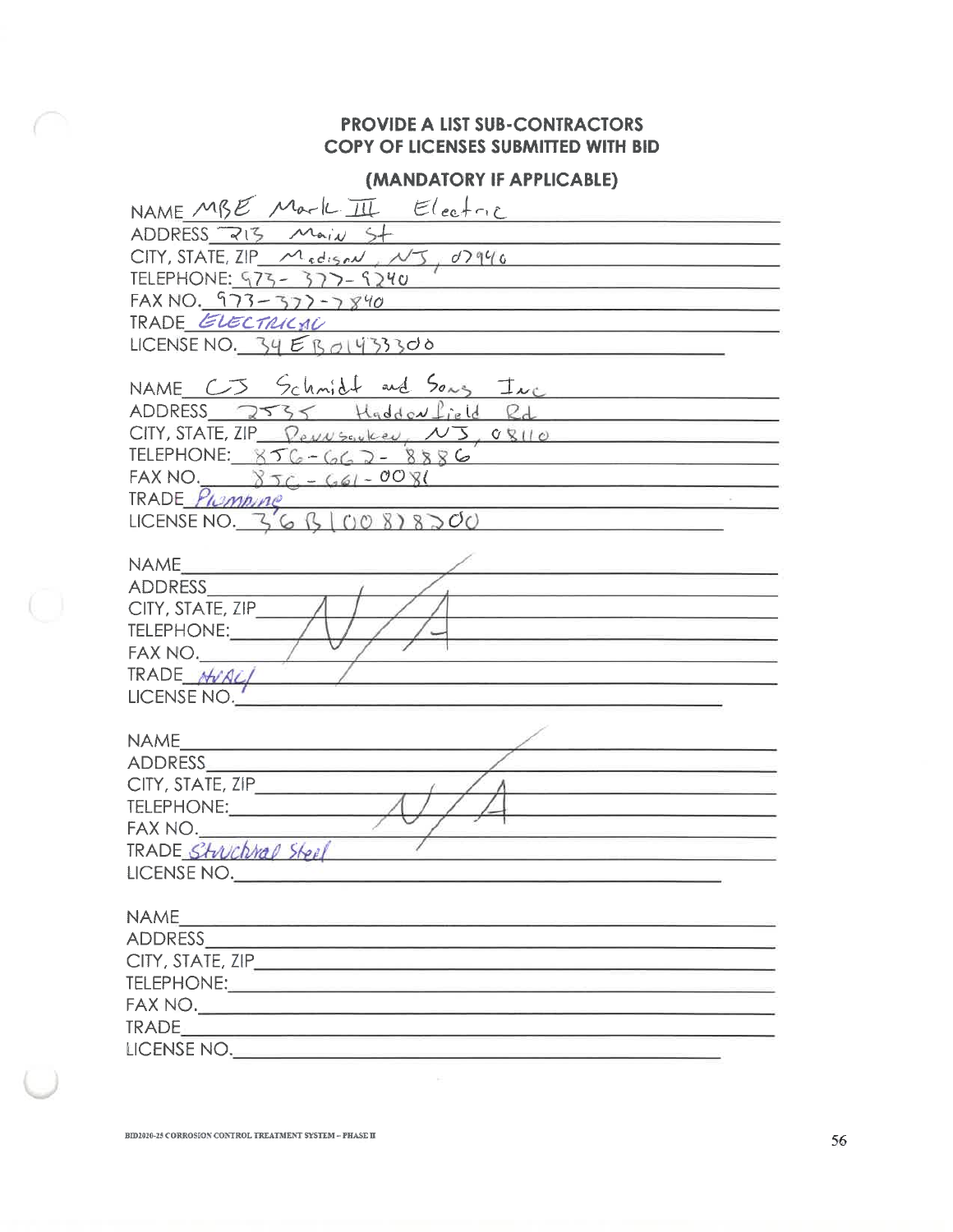

# $\mathcal{C}$  $\overline{O}$

#### **BID PROPOSAL FORM**

| llem<br>No.    | Estimated<br>Quantity | Description                                                                                                              | <b>Unit Price</b> | <b>Bid Amount in Words</b>                                            | Amount In<br>Figures |
|----------------|-----------------------|--------------------------------------------------------------------------------------------------------------------------|-------------------|-----------------------------------------------------------------------|----------------------|
| Ŧ              | LS.                   | Process Mechanical and Electrical<br>Demolition                                                                          | <b>NA</b>         |                                                                       | $\circ$              |
| $\overline{2}$ | L.S.                  | Furnish and Install all Exterior Civil<br>Site Work                                                                      | <b>NA</b>         |                                                                       | 3,0Ò                 |
| 3              | LS.                   | Furnish, Install and Test a<br>Complete Corrosion Control<br>Chemical Feed System at the<br><b>Water Treatment Plant</b> | <b>NA</b>         |                                                                       |                      |
| 4              | LS.                   | Furnish and install Electrical<br><b>Improvements</b>                                                                    | <b>NA</b>         | nus HUNDRED THERIFINSILE                                              | 135000.00            |
| 5              |                       | Allowance System Integrator Allowance                                                                                    |                   | One Hundred Thirty Two Thousand<br><b>Three Hundred Sixty Dollars</b> | \$132,360            |
| 6              | Allowance             | Testing Allowance.                                                                                                       | \$5,000           | <b>Five Thousand Dollars</b>                                          | \$5,000              |
| 7              |                       | Allowance Permit Allowance                                                                                               | \$20,000          | <b>Twenty Thousand Dollars</b>                                        | \$20,000             |
| 8              | Allowance             | Additional Unanticipated Owner-<br>Requested Work                                                                        | \$50,000          | <b>Fifty Thousand Dollars</b>                                         | \$50,000             |
|                |                       |                                                                                                                          |                   |                                                                       |                      |

TOTAL BASE BID AMOUNT IN FIGURES:  $\frac{894360.00}{1}$ 

 $\bigg)$ 

TOTAL BASE BID AMOUNT IN WORDS:

EIGHTHUNNER) Notry FOUR THOUGAND THROOD HURDRED)  $5007$